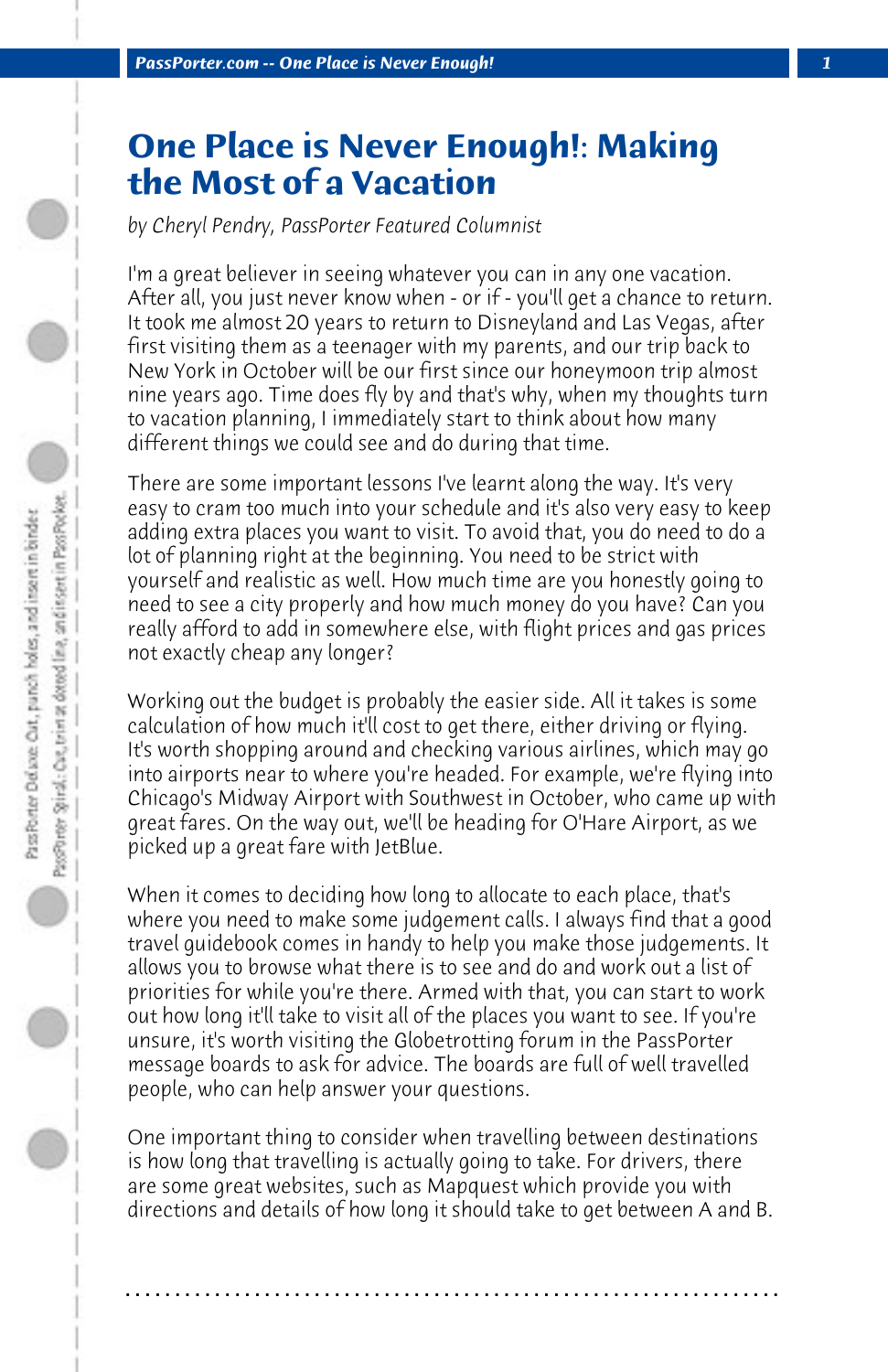If you're flying, you'll obviously know your scheduled departure and arrival time, but don't forget to factor in time at either end of your journey.

These days, you really need to aim to be at the airport a couple of hours before you're scheduled to take off to ensure that you've got time to check in, clear security and get to your gate. That perhaps explains why I tend to go for flights slightly later in the morning now. Somehow the thought of being at the airport ridiculously early just isn't that appealing.

Equally, when you arrive at your destination, you need to remember to allow time to pick up your checked luggage, and then for your travel from the airport. If you're picking up a rental car, then you need to go through the paperwork and go and collect it, before you get on the road. If you're getting a shuttle bus of some kind, you need to factor in time for various stops on the way to your hotel. Even with a taxi, it's worth checking out roughly how long the journey from the airport is expected to take. By the time you add it all up, it can start eating into a fair part of a day that you might have allocated for sightseeing.

Finally, don't forget that you need to program what will work best for you - and those travelling with you. Only you know how much you're likely to achieve in a day. It's important that you're realistic about this from an early stage. I've learnt from bitter experience not to plan too much into a day, as eventually you will hit the wall and that's when your fun-packed vacation suddenly stops being fun. There's nothing enjoyable about having to return to your hotel to take some downtime, because you're too exhausted to do anything else.

We're lucky in that we're able to achieve a lot in a day and see a lot of things, but despite that, it's still important to program time into our days when we won't be on our feet. One good way to do that is to plan sit-down meals for lunch and dinner, or you might like to include an hour or two back at your hotel (which again may require time to travel back there). If you're going somewhere in the car, bus, or train, you may be able to do more when you arrive, simply because your journey includes some sit-down time.

It's certainly a great challenge and very rewarding to plan a vacation that takes in a number of destinations and it's something that any seasoned planner will enjoy. Just be sure that everyone else you're going will enjoy all the travelling you're planning!

*About The Author: Cheryl and husband Mark live in England and love to travel, particularly to America. They are in the process of visiting every*

**. . . . . . . . . . . . . . . . . . . . . . . . . . . . . . . . . . . . . . . . . . . . . . . . . . . . . . . . . . . . . . . . . .**